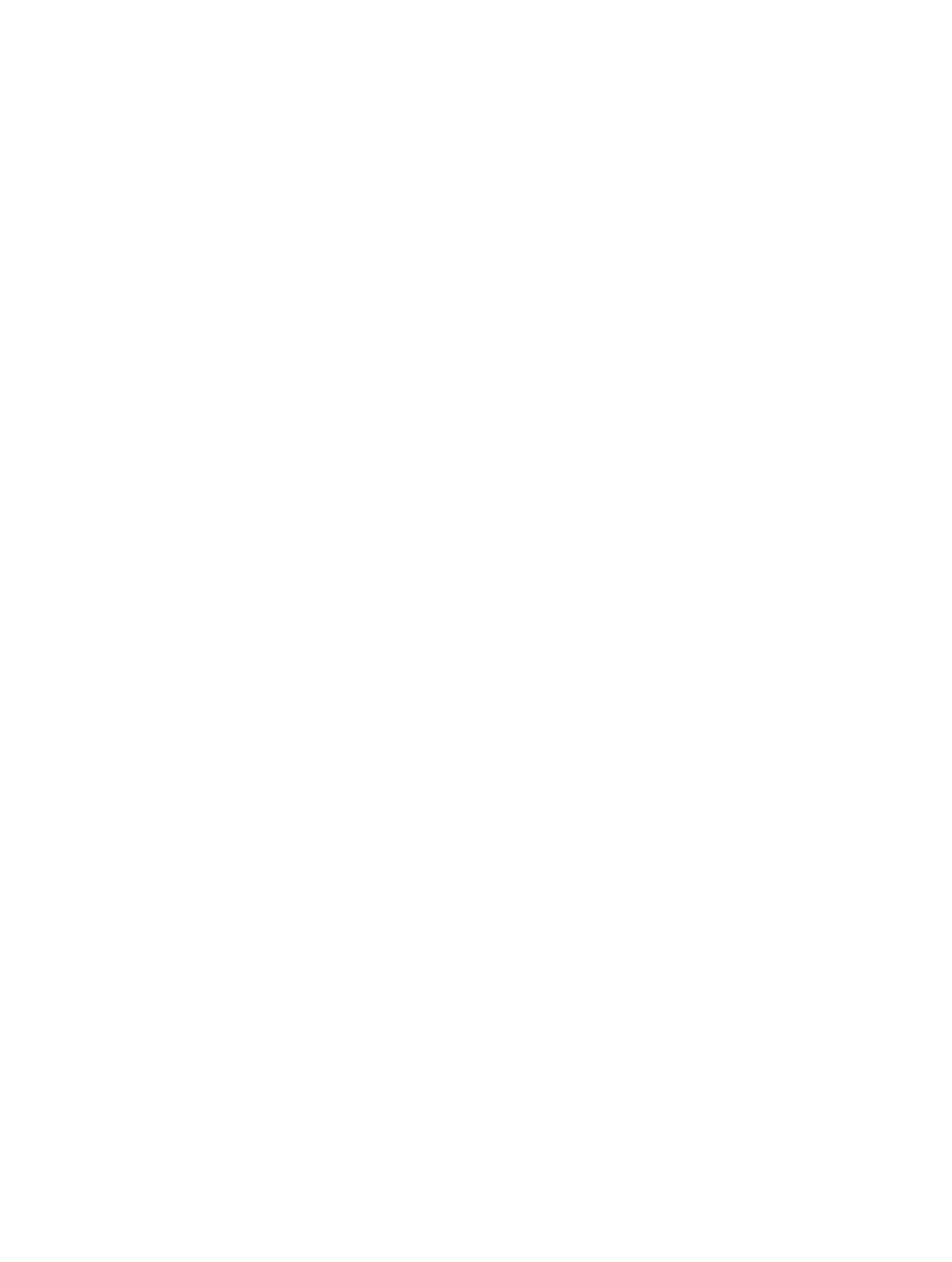

Once the provider completes the certification renewal process, the Division will review all information, including that obtained during a site visit, and generate a written report. The report will list the areas in which the provider was in compliance with Medicaid Rules and Division standards, will identify deficiencies that were found, and will inform the provider of the certification outcome and new certification expiration date.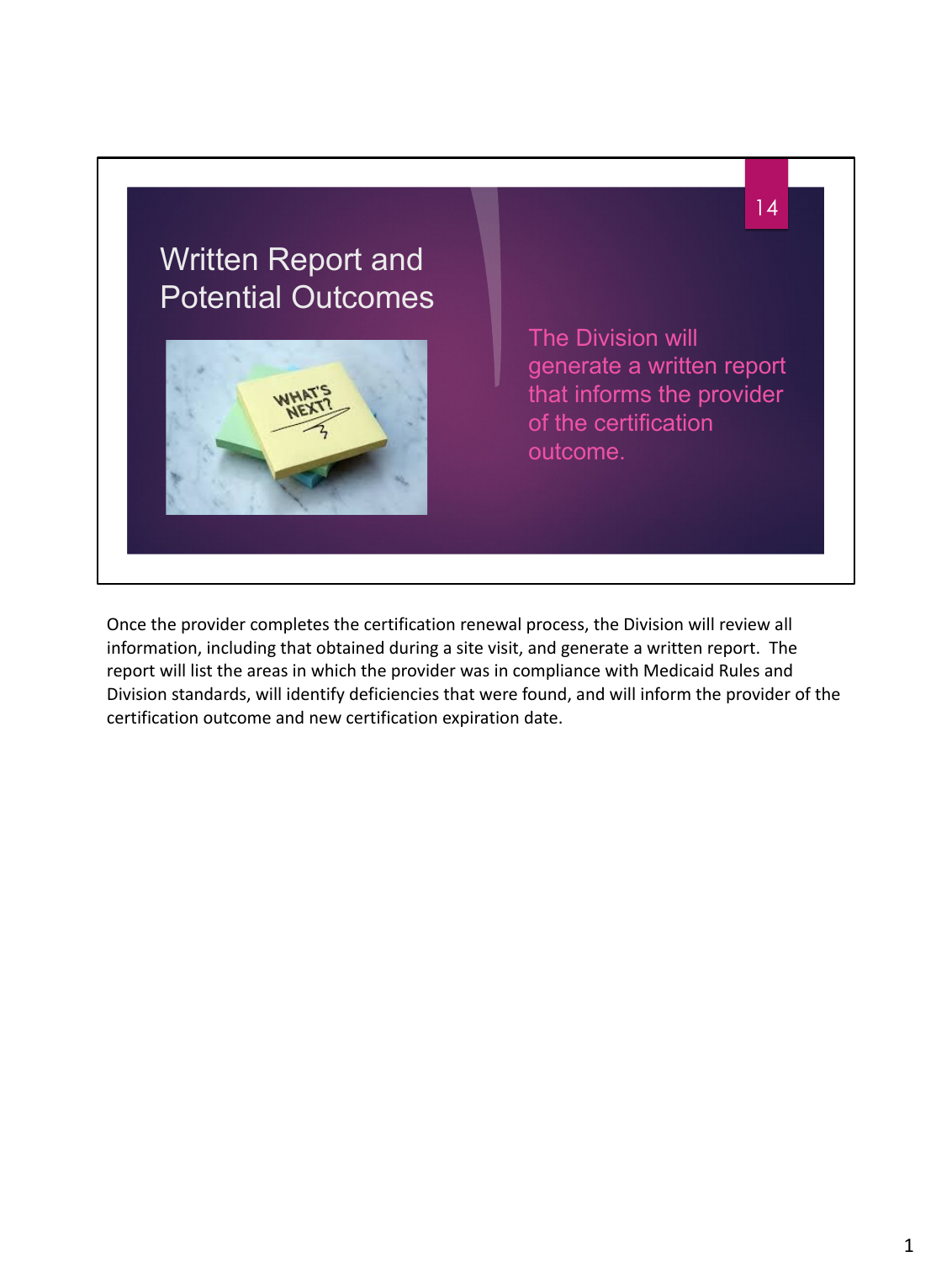

The Division will issue a certification outcome and new certification date. This outcome is based on the information submitted by the provider, and any deficiencies or concerns found related to health and safety, participant rights, and policies. The provider's recent history of incidents and complaints, as well as historical non-compliance with rules and standards, is also considered. This information is weighted and results in a score that ultimately determines a certification outcome of up to three years.

If the Division identifies areas of deficiency and non-compliance with Rules, then the Division may issue corrective action and require the provider to submit and implement an approved corrective action plan through the Provider Portal. In these situations, the Division will work closely with the provider to ensure that progress is being made toward remediating identified concerns.

Unfortunately, there are situations in which a provider is grossly out of compliance with Rule, and there are serious questions as to the health, welfare, or safety of the participants being served. In these situations, the Division may deny the provider's certification.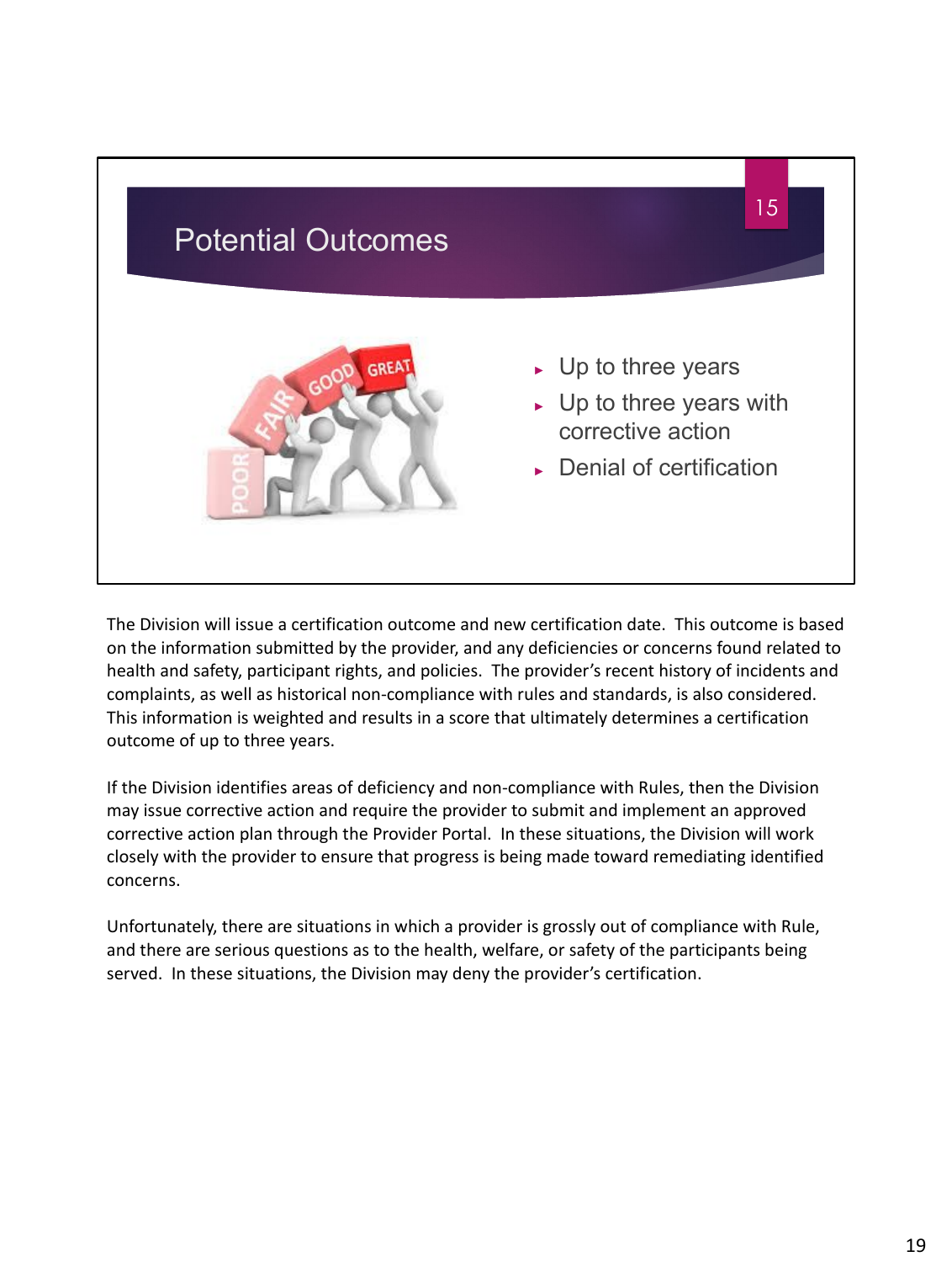

The written report issued by the Division will include areas of deficiencies. The provider must address these deficiencies within 30 calendar days of receiving the report. The Division will offer technical assistance to bring the provider into compliance, when possible. However, if the provider fails to address the deficiencies, or if the identified concerns are chronic or relate to a participant's health, safety, or rights, corrective action may be imposed. If this occurs, the provider will be required to submit and implement an approved corrective action plan through the Provider Portal. More information on corrective action plans can be found in Provider Training Series Module #9, which can be found on the [Training](https://health.wyo.gov/healthcarefin/hcbs/hcbs-training/) page of the Division website, under the DD *Initial Provider Trainings* toggle.

Failure to address deficiencies or implement a corrective action plan will result in adverse action against the provider.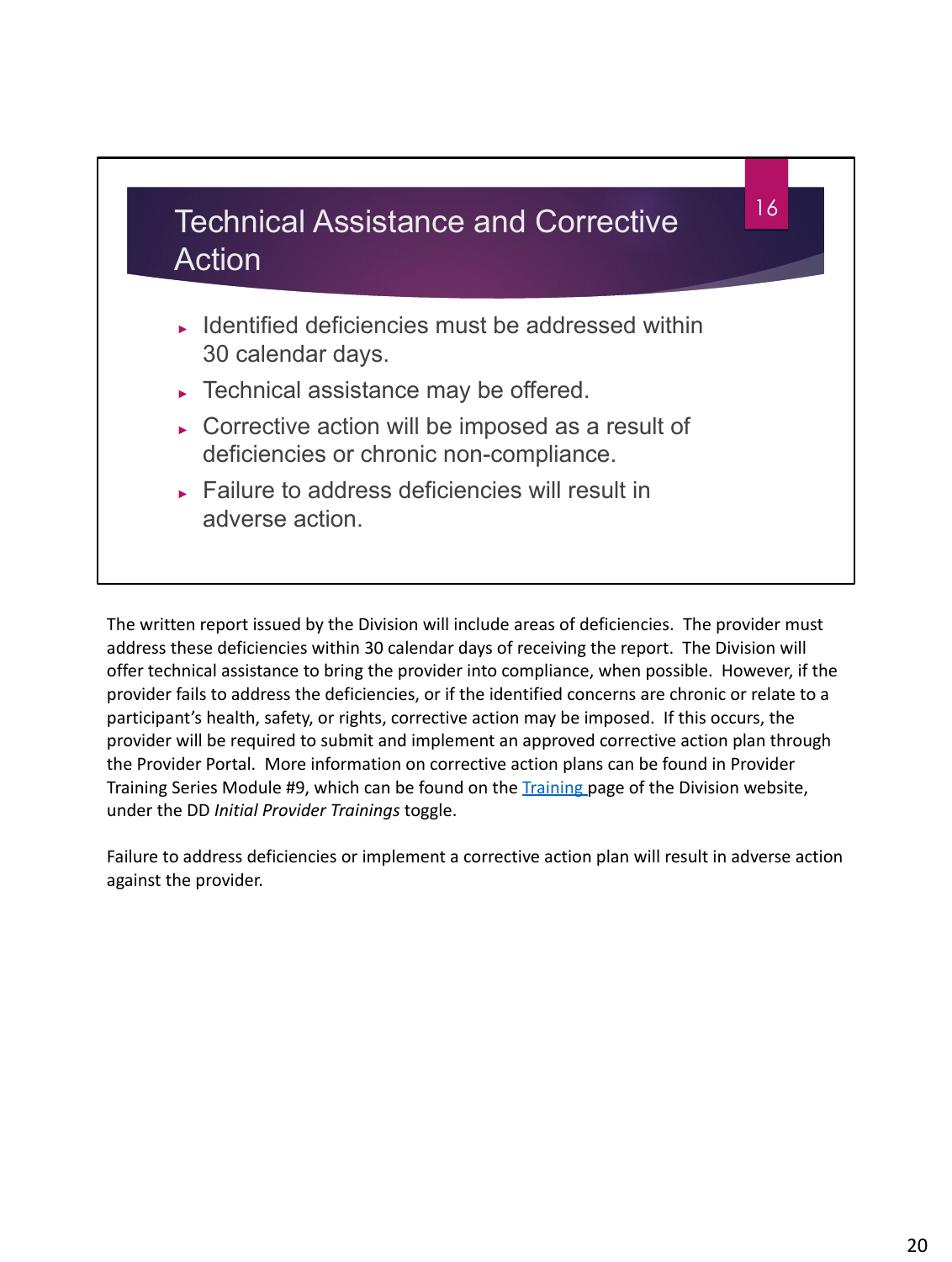

As established in Section 28, a provider may dispute an adverse action related to their certification renewal in accordance with Chapter 4 of the Department of Health's Medicaid Rules. As a reminder, decertification as a result of a provider's failure to follow or complete the certification process within the established timelines is not an adverse action, and is not eligible for fair hearing.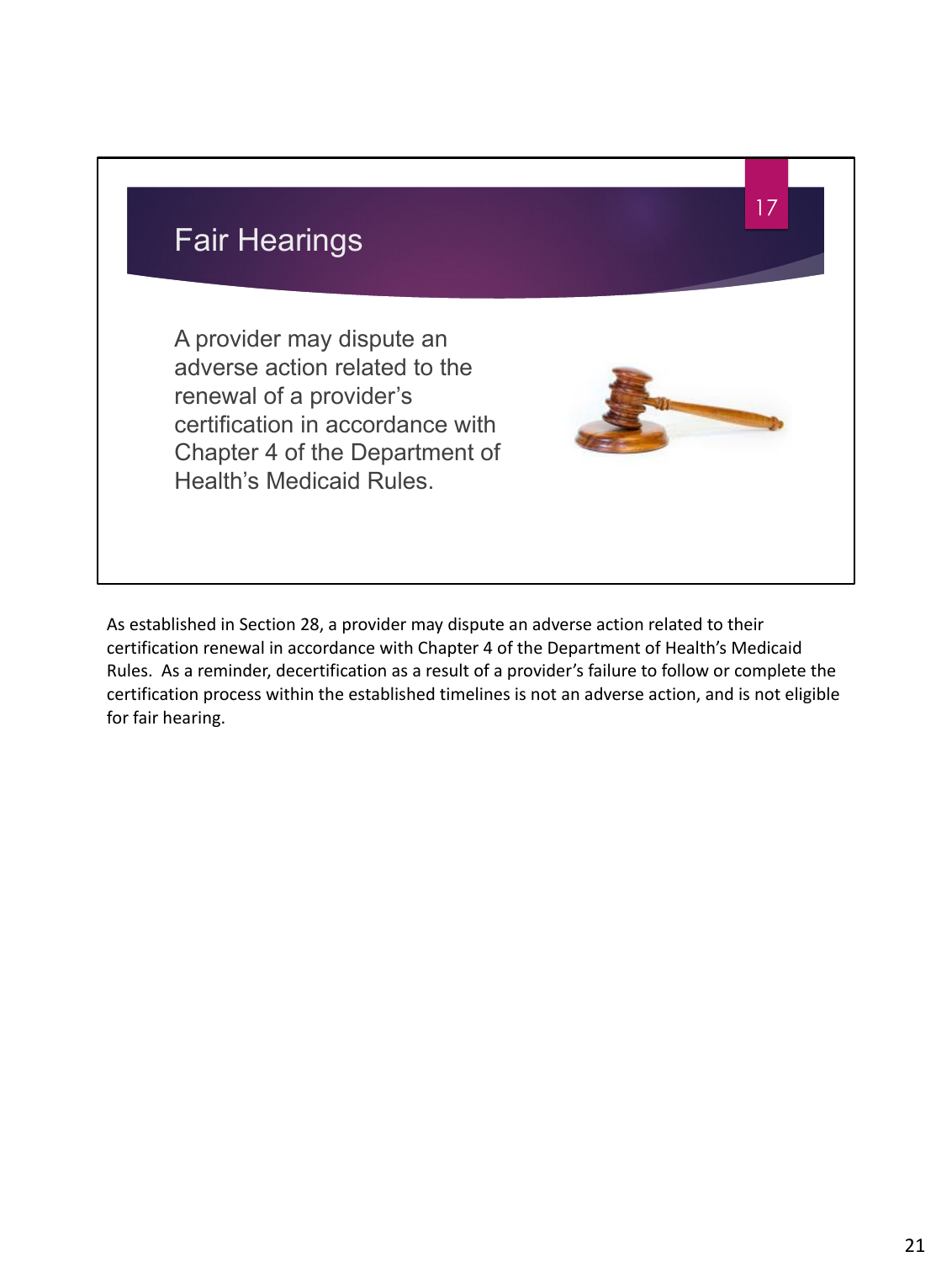

As we end this training, we'd like to review some of the key takeaways:

- 1. The Division notifies providers that their certification is up for renewal through email. Providers are responsible for checking their email on a regular basis, and for ensuring that their email is listed correctly in IMPROV. If a provider updates their email address, they must notify the Division immediately.
- 2. Providers must ensure that the documentation they upload into the Provider Portal is legible and accurate. Providers must review all documentation after it is uploaded and before it is submitted. If submitted documentation does not meet the minimum standards, the Division will consider the documentation unacceptable and the provider will be required to resubmit within the required timeframes.
- 3. Do not procrastinate! If a provider fails to engage in the process, or doesn't meet the established timelines, the provider will be decertified.